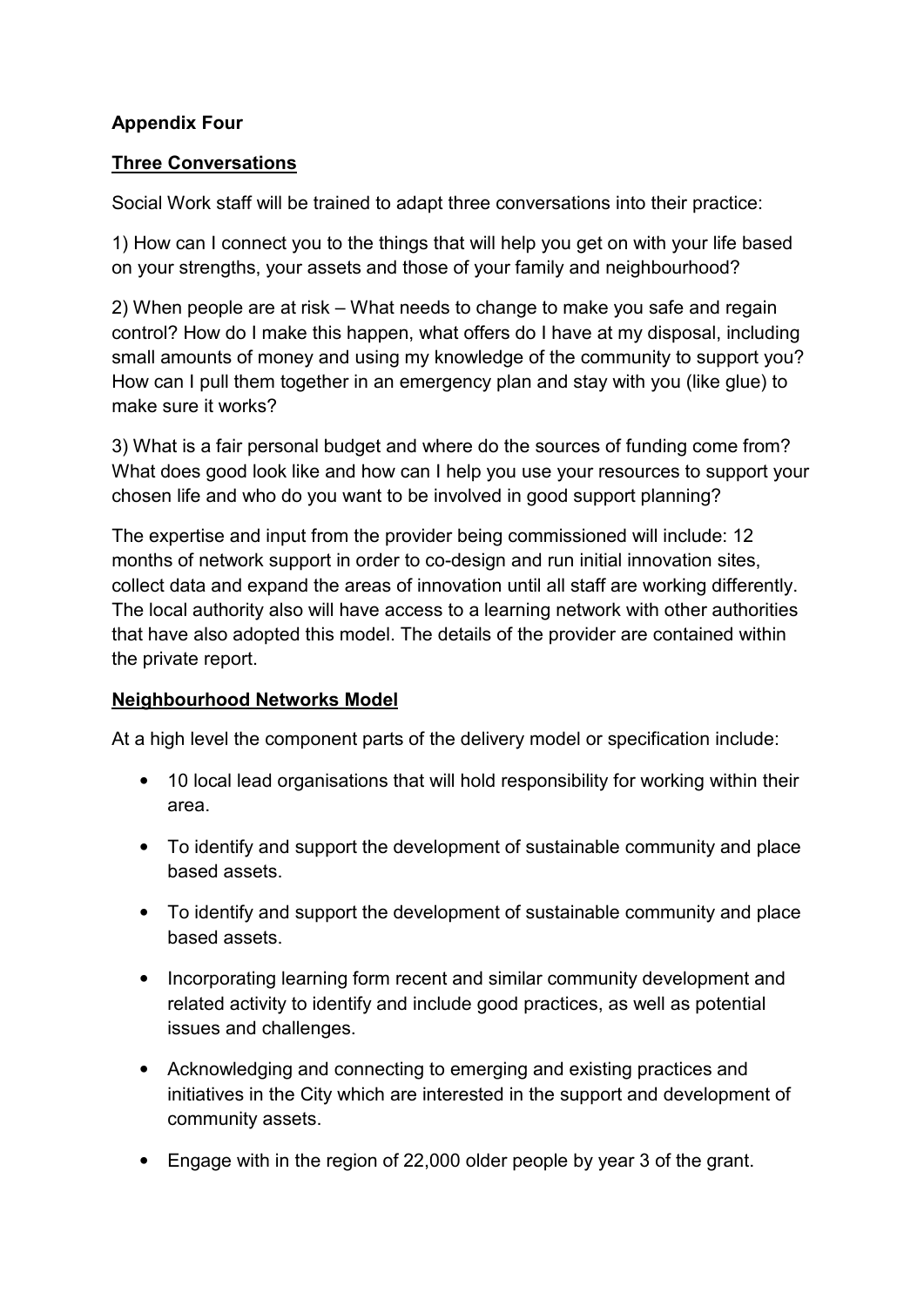- Recruit and train a number of willing volunteers to form part of the asset base.
- Encourage older people peer networks develop as a means of supporting each other within communities.
- Act as an effective pathway for both social workers and citizens to match people into alternative community based activity or effectively into commissioned prevention activity or adult social care where appropriate.
- Deliver effective local messaging campaigns which encourage older people and their carers to access community based assets as a means of keeping independent and improving their health and wellbeing.
- Work with GPs to deploy the community assets as a means to social prescribing.
- The requirement to bring in additional income and social value match offers in order to create longer term greater self – sustainability for the model.
- A robust evidencing methodology to demonstrate a reduction particularly in adult social care and health spend and cost avoidance or benefit.
- The model will be aligned to the existing available resources within the City which include Place Directorate initiatives developed through community centres, libraries and leisure centres. This may include building based support provisions through other commissioned services including Supporting People, Third Sector Grants and ESF funded initiatives. BVSC have offered to bring a partner match to this model through their £6m Aging Better Fund.
- Discussions are also taking place with Big Lottery and other funders with regards to aligning additional match resource to support the delivery of this model.
- In order to support the governance, performance management framework and outcomes validation and capacity building of third sector providers affected by this commissioning and re modelling of existing third sector grant funded services, some external support will be commissioned via a single contractor negotiation with the provider outlined within the Private Report.

### **Positive Pathway - five key domains and associated commissioning activity**

- 1. Universal Prevention By ensuring a wide range of timely, accurate information and advice about housing options and financial issues is available to everyone to prevent issues with housing occurring in the first place.
- 2. Targeted Prevention to ensure a holistic response to at risk groups including young people, leaving prison, domestic abuse, troubled families, people with disabilities or complex needs.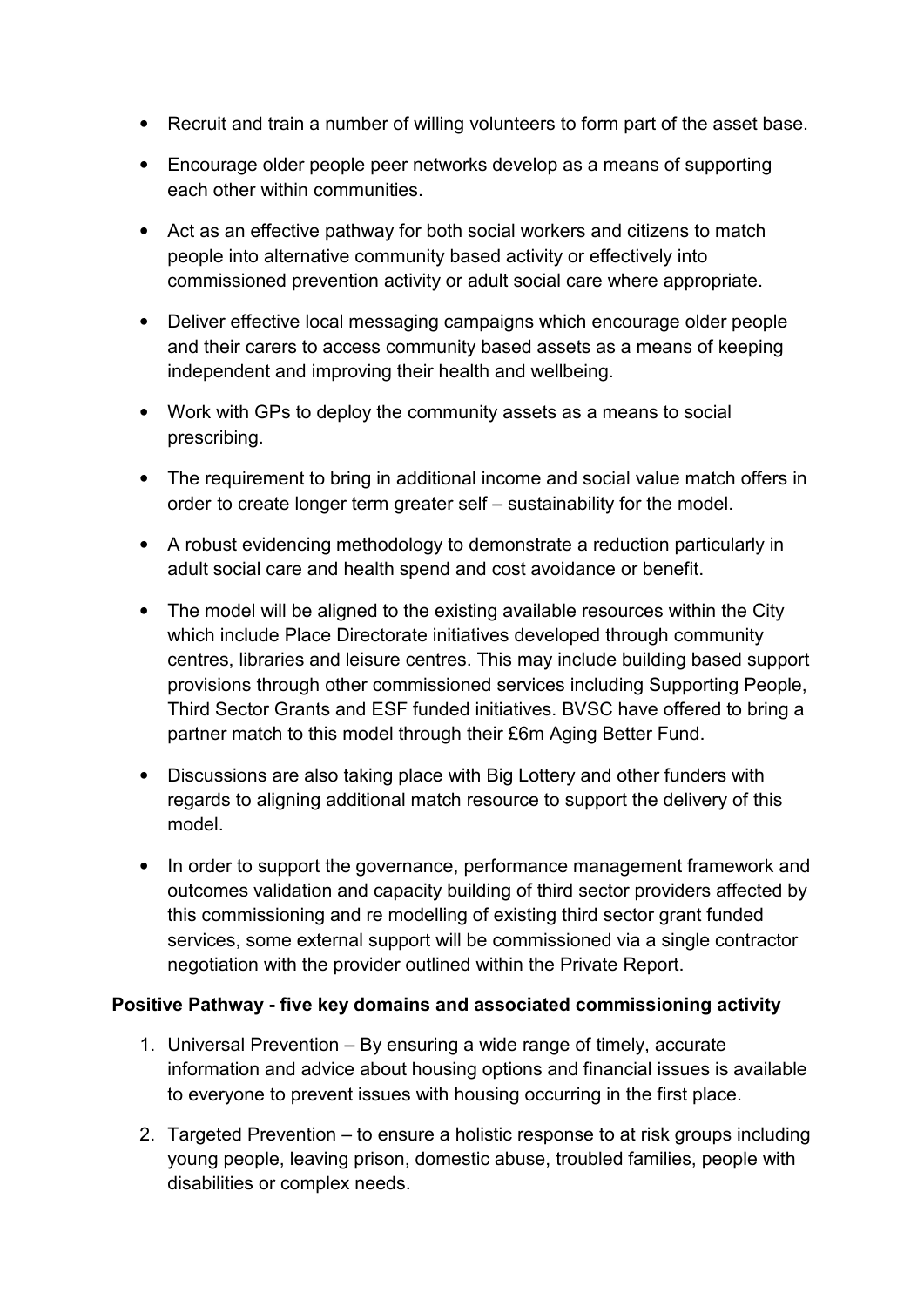- 3. Crisis Prevention and Relief to assist people as soon as possible if they do become homeless so that their homelessness can be relieved by securing sufficient accommodation and support.
- 4. Homeless Recovery To support people to recover from their experience and stay out of homelessness by focusing upon the overall improved wellbeing of adults and children in the household.
- 5. Sustainable Housing to enable people to secure homes they can afford to maintain.

The model is transferable to a number of client groups or preventative commissioning activities and provides a whole systems approach based upon collaboration, best practice and service integration. The Pathway works to provide a range of flexible responses for citizens requiring Support. Citizens are able to access the pathway at different points (or domains) according to their needs. The intention is that the services or responses within the domain work to build the resilience of individuals to avoid repeat vulnerabilities.

The flexibility of the model offers adaptability to a range of prevention commissioning activity. The pathway approach is proposed for the re commissioning of housing related support services and some services via the current third sector grants programme.

### **Pathway Commissioning Activity**

- Citywide information, advice and guidance services for vulnerable adults which enable Citizens to make informed decision in relation to their care and support requirements.
- A key part of the Care Act is a focus on preventing or delaying the need for more complex adult social care along with the need to provide comprehensive information and advice about care and support in the local areas.
- The use of community hub models for learning disabilities, mental health and physical and sensory disabilities to deliver a combination of preventative support and access to a broader range of wellbeing services including social prescribing opportunities.
- Domestic abuse services including refuge provision, support within the home and the community, a women's safety unit and the rape and sexual violence project.
- Homeless intervention services including emergency supported accommodation and step down, semi supported accommodation and resettlement support to maintain own home and avoid repeat homelessness.